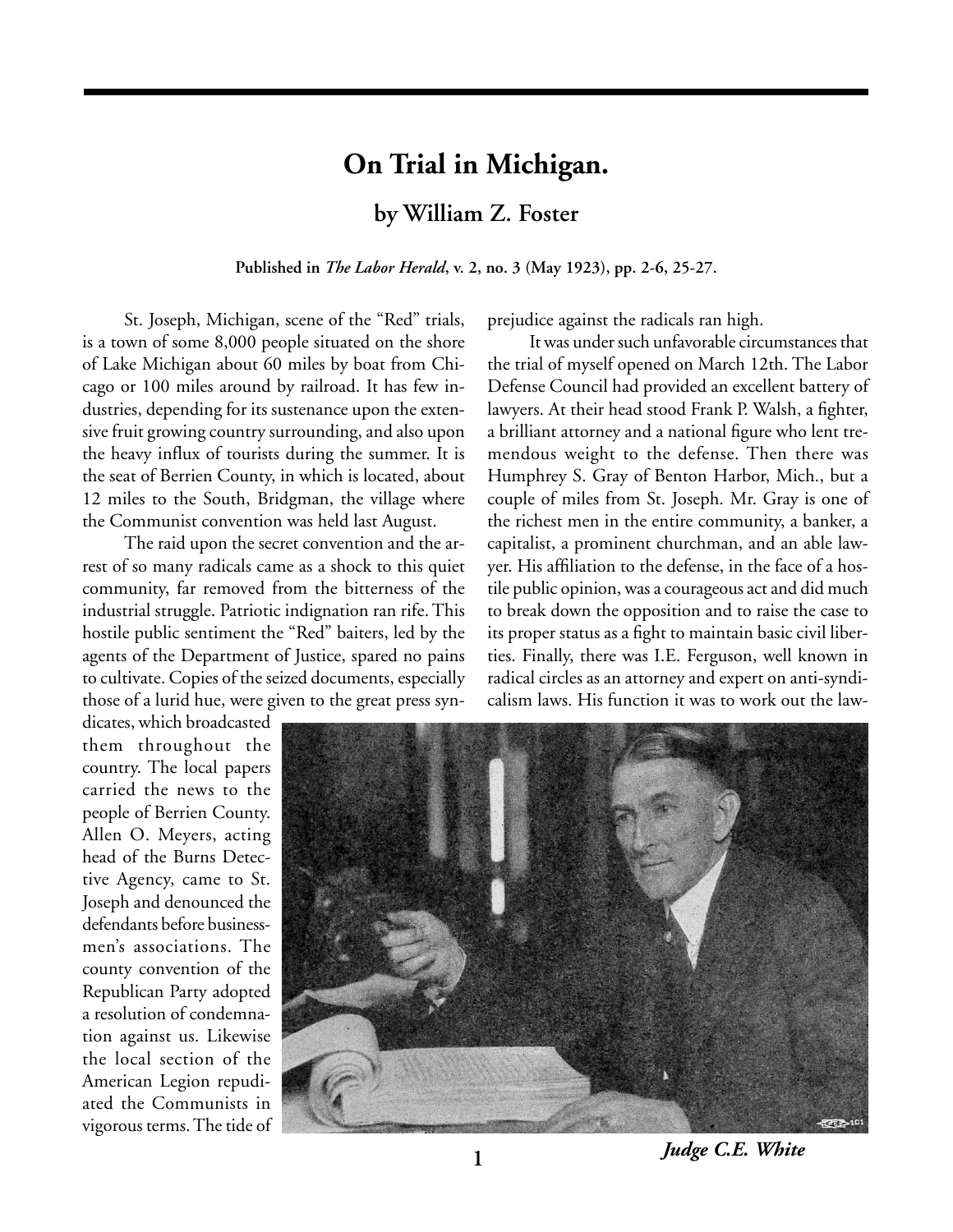points in the case, and he did this ably.

The Michigan anti-syndicalism law, under which the defendants are being prosecuted, defines syndicalism "as the doctrine which advocates crime, sabotage, violence or other unlawful methods of terrorism as a means of accomplishing industrial or political reforms." For a violation of its prohibitions, it provides a penalty of not more than ten years in state's prison, or a fine of \$5,000, or both. Originally all the defendants were charged with violating the law on four counts, including advocacy of syndicalism in various forms and assembling with an organization formed to advocate that doctrine. On motion of the defense to quash the indictment, Judge C.E. White, who conducted my trial, struck out three of the counts, leaving only the charge of "assembling with" an organization formed to advocate syndicalism; which carried with it, however, the full penalty of the law. Reduced thus merely to "assembling with," the case becomes unique, not only in the United States but throughout the world. At no other time and in no other place has a serious effort been made to jail men and women simply for assembling with an organization accused of teaching illegal doctrines.

#### **Educating the Community.**

A prime necessity for the defense was to dissipate the existing mountains of prejudice, to show Berrien County that the Communists were not, as they had been pictured, a gang of outlaws seeking to destroy civilization. One step in this direction, taken the day before my trial began, was the surrendering of ten men and women named in the indictment but who had not been apprehended. This exploded the carefully cultivated belief that the wanted delegates were desperate fugitives from justice. Those who gave themselves up were released upon moderate bonds, instead of the extravagant amounts demanded from those arrested previously. This brought the total number of arrested defendants up to 32, all of whom are entitled to separate trials.

Attorneys Walsh and Gray did yeoman educational work in the selection of the jury. Their questions to the prospective jurors constituted a liberal course in civil rights, political history, economics, governmental structure, and a host of other vital matters. By a careful probing the jurors were instructed in the nature of the dictatorship of the proletariat, clearly explained as the rule of the workers and farmers, and made to understand its workings. The Soviet form of government came in for detailed exposition, care being used to bring out the fact that under it only producers, hand and brain, are allowed to vote. To dissipate prejudice against the Communist program for abolishing private property in public necessities, the questioning brought forth the fact that even under capitalism the right of private ownership is restricted, the Government having the power to tax property even to the point of actual confiscation. The steady drift to public ownership of various industries was duly indicated. Likewise, the inevitability of the workers build-



*Defense Attorneys Humphrey S. Gray and Frank P. Walsh.*

ing up international political and industrial organizations, because of the international character of capitalism. Our attorneys laid especial stress upon the right of revolution always inherent in every people, calling to their aid the Declaration of Independence to make the proposition clear. When the prosecution objected that there could be no comparison between the American Revolution and that advocated by a minority of Communists, the defense pointed out that the American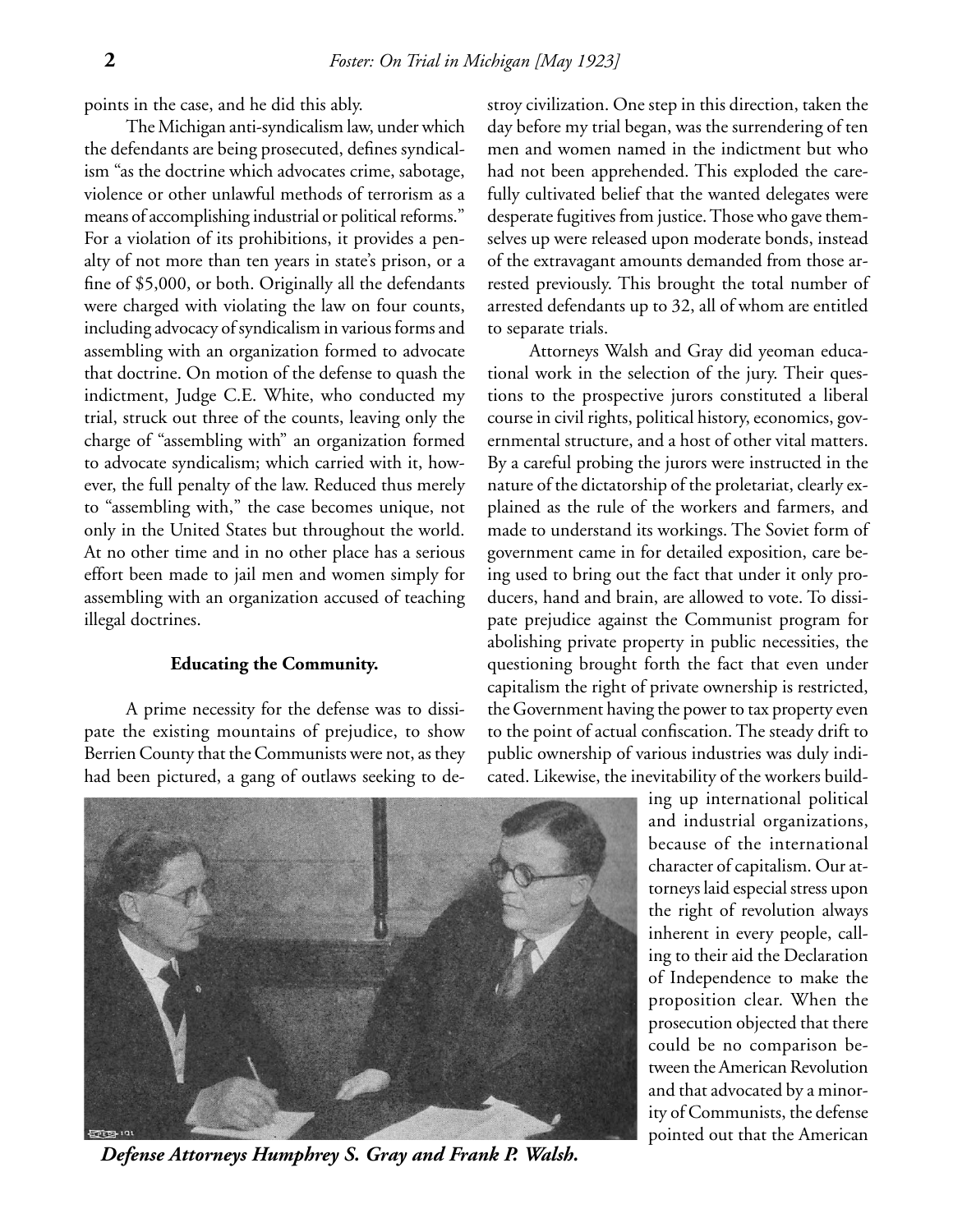revolutionists constituted but a small minority of the people making up the British Empire and that, when the laws of the latter no longer suited them, they overthrew the existing government by force of arms and set up one to their own liking.

This line of questioning tended to educate not only the jury but the whole community on the big issues involved in the case. Every day the court room was packed with people, mostly poor farmers and workers, who drank in the facts being developed. Many of them seemed not a bit horrified by the principles of Communism when explained in understandable language and applied to American conditions, but, on the contrary, they grasped the fact that the trial was really a battle for free speech and that they had a stake in it. These carried their favorable views from the court room and soon a body of friendly sentiment began to develop throughout the county. As finally selected, the jury consisted of nine farmers, one grocery clerk, one crossing watchman, and the wife of a factory superintendent. Both the prosecution and the defense exhausted all challenges in weeding out undesired prospects.

# **The State Presents Its Case.**

The prosecution was composed of three elements, local, state, and national. The local branch was represented by Prosecutor C.W. Gore of Berrien County, the state branch by O.L. Smith, Assistant Attorney-General of Michigan, and the national branch by Max F. Burger, representing the Department of Justice. All through the trial it was evident that the latter organization was the real force behind the prosecution, its influence and representatives being offensively present from first to last. The whole affair was manifestly a "Red" hunt organized by William J. Burns.

Practically the entire case of the prosecution rested upon evidence of Department of Justice detectives. Sheriff Bridgman, Ethel Mielke, a waitress during the convention, L. Gittersonkey, a local deputy, and J. Hass, a local chauffeur, gave testimony of a minor character relating to details of the raid on the convention, the identification of myself, and the finding of the buried barrels of convention documents. But the real burden of the testimony was given by the Government "dicks," Spolansky, Shanahan, Wolfe, and Morrow. It was their fight above all.

[Jacob] Spolansky is a detective of a nondescript past, specializing in snooping around radicals. He posed as an expert on revolutionary movements. He informed the jury and an ignorant world that the Communist International is a branch of the Russian Government, and he denied that it is an autonomous body made up of delegates from all over the world. He declared that the delegates from the United States to the Communist congresses represented no one but themselves, thus calmly wiping out of existence the body that sent them, the Communist Party of America. He said he came close to the convention grounds and saw me standing among a crowd of delegates. What a happy stroke of luck!

Shanahan, another "D.J." operative, supported Spolansky's testimony. He was with Spolansky when the latter "saw" me at the convention. These two actually did visit the grounds, but the fact that I was absent when their visit took place did not prevent them from seeing me there. Like Spolansky and all the other Secret Service men who testified, Shanahan did not know that Allen O. Meyers was chief of the Burns Detective Agency. There seemed to be a determined effort to protect the latter institution and to keep it apart from the trial. The prosecution knew that its evil repute would not help them convict me.

Wolfe, still another employee of the Department of Justice, was the identifier of documents. He testified that he checked up on the great mass of papers, pamphlets, reports, minutes, etc., that were found on the convention grounds, marking each for future identification. He was an important link in the prosecution's case. But the real star was Francis Morrow, alias K-97, alias Day, alias Ashworth, a Secret Service operative who attended the convention as a delegate from Camden, NJ.

#### **An Agent Provocateur.**

Morrow is a typical specimen of the spies that are infesting every branch of the labor movement. He is a little ferret-eyed sneak of a man some 39 years old. He began his detective career by spying upon his fellow workers in the Delaware River shipyards during the war, for which service he received the munificent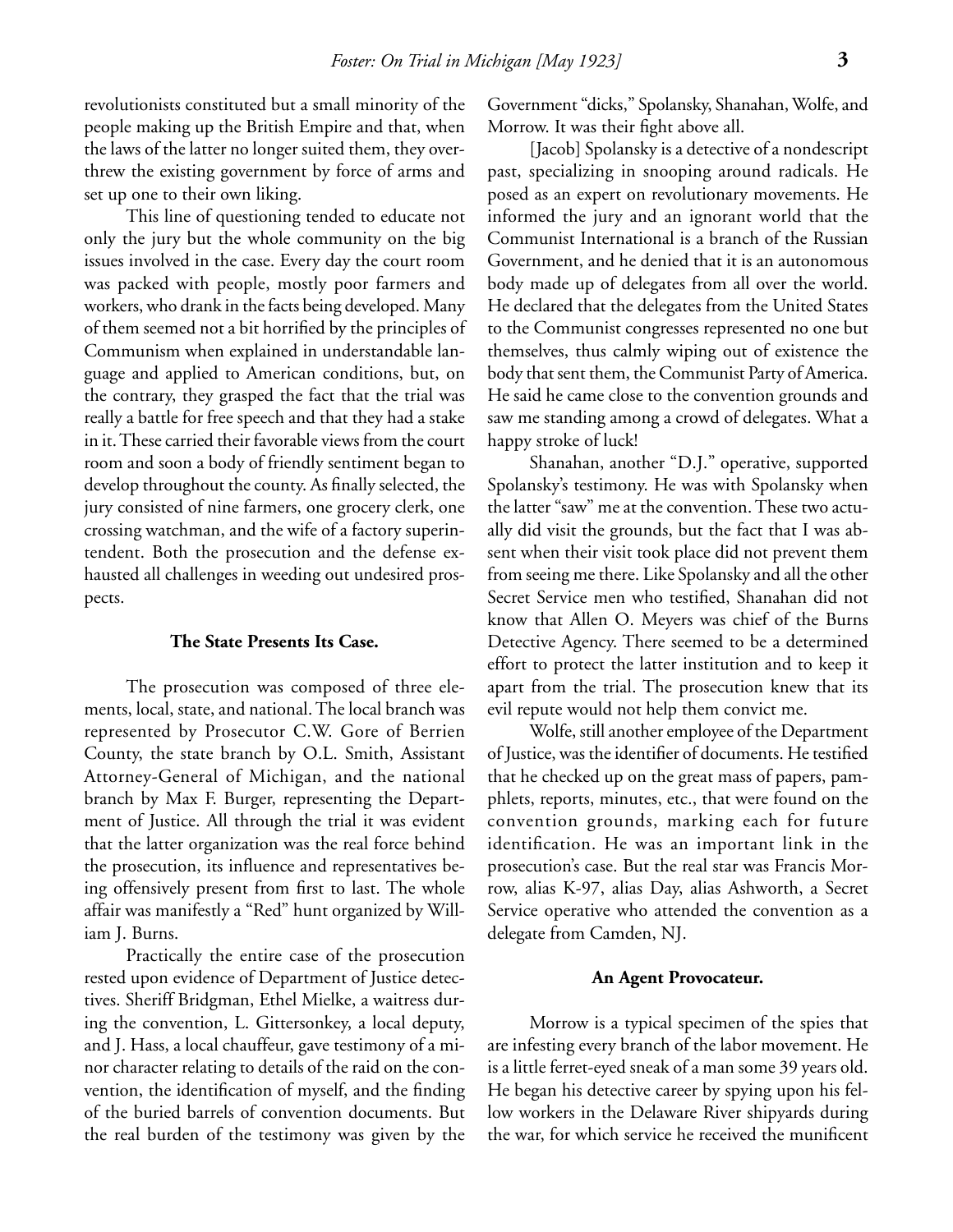pay of \$1.00 per day. In 1919 he became a real "dick," joining the Socialist Party at \$60.00 per month to spy on them. In 1920 he joined the Communist Party, still being paid \$60.00. After the raid on the convention he was promoted to regular service and is now paid the standard rate of \$5.00 per day. Thus diligent sneakery is recognized and rewarded.

Morrow's testimony was a mass of brazen lies. If he told the truth at any time it was either unintentional or because he could not think of a lie that would serve his purpose better. Through him the prosecution introduced many vital documents, and his identification of them was an elaborate structure of falsehood. One paper very necessary for the state's case was a written list of the convention delegates, bearing their party names and the numbers allotted them. So Morrow said he saw this paper fall from the pocket of Alfred Wagenknecht and he picked it up. How fortunate! Then he identified another document dealing with the convention stewards' duties by stating that he sat behind Edgar Owens when the latter typed it off — the fact being that Owens had nothing to do with it. The important convention "Rules of Order" he heard read, although no one else did. Fortunately, he was also present and saw the detectives Spolansky and Shanahan see me. He "just walked by at the time." Then, by another particularly happy coincidence, he saw me write out a questionnaire produced in evidence against me. This was one of the most important documents in my trial. It was similar to that filled out by the convention delegates except that it was printed in lead pencil. It contained a lot of information about me that has been printed time and again in newspapers and which any detective would have no trouble in assembling, and in addition certain false statements about my relations with the Communist Party which were vital for the State's case. So the indefatigable Morrow was there to help out. He saw me distinctly, 20 feet away in a crowd of 76 people, fill out my questionnaire, and the, accidentally enough, he saw the questionnaire lying among a lot of others and was thus able to identify it. Earl Browder and I both spoke extemporaneously at the convention, but Morrow identified garbled typewritten reports of our speeches, which he claimed were notes that we had read from. But of all his achievements at the convention perhaps the most wonderful was that he saw there A. Losovsky,

head of the Red International of Labor Unions, notwithstanding that the latter was in Russia at the time.

Throughout his testimony Morrow fought desperately against the bringing out of his true role of provocateur. To this end he multiplied lie upon lie. Despite the fact that the great issue at the convention, the thing that was in everybody's mouth, was the question of the Communist Party abandoning its underground existence and coming out in the open, he knew nothing about it and did not hear it discussed. He did not know that the group that he belonged to, the majority faction, advocated continuing the underground movement, and that he voted steadily with them throughout. The prosecution fought energetically with a flood of objections to prevent Mr. Walsh, on crossexamination, from showing that this representative of the Government had voted and worked for the continuation of underground activities which he and his chiefs condemned as criminal, but the fact came out, nevertheless. Morrow also denied any real part in building up the Communist movement, although he was an organizer. But here he came to a disastrous cropper. He declared that he had been a delegate to the Defense Council of Philadelphia, but had held no official position. Then Mr. Walsh flashed a bunch of checks upon him that he had signed as treasurer. Consternation! Next day, on redirect, he said that in the absence of the regular treasurer he had been asked casually to sign the checks. But he wrecked everything by saying that his signature had never been filed at the bank. He tried to make the jury believe that the Colonial Trust Company of Philadelphia paid checks upon his unregistered signature. Thus was a liar brought squarely to bay. The capitalist papers said nothing of this incident, but it did much to destroy Morrow's effect as a witness. Between this and the cock-and-bull stories he told of what he had seen and heard at the convention, his whole testimony was given such an air of unlikelihood that its value to the state was very doubtful.

## **Ruthenberg for the Defense.**

The first witness for the defense was C.E. Ruthenberg, Secretary of the Workers' Party of America. He admitted that the convention in Bridgman had been held by the Communist Party of America, and he stated that neither Morrow nor any other detective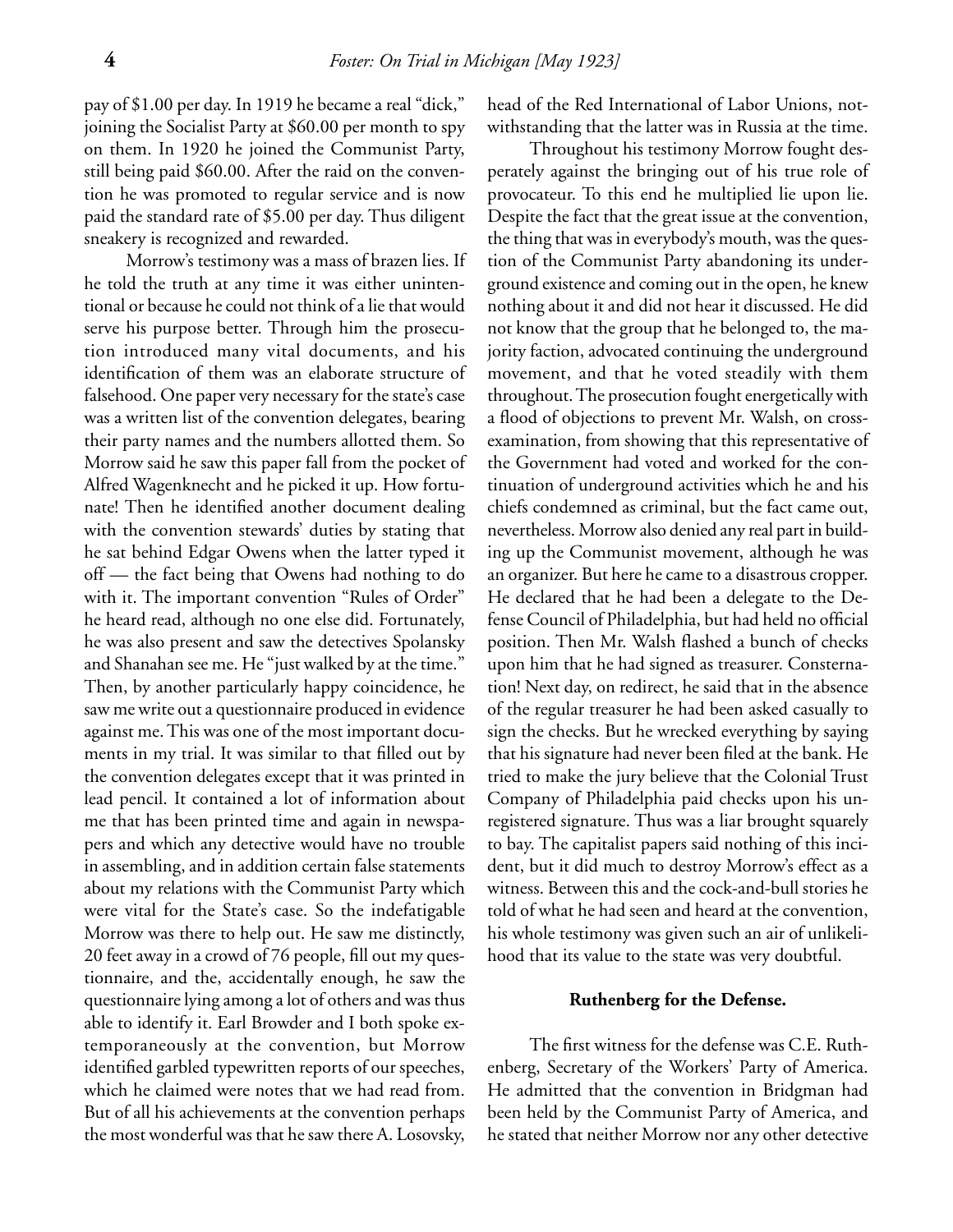had had any voice in its arrangements or determining influence in its deliberations. He said he was a member of the Central Executive Committee of the Communist Party at the time of the convention, but that since then the party had entirely merged into the Workers' Party and no longer existed as a separate entity.

Ruthenberg qualified as an expert on Communism. When he went on the stand he resumed the education of the jury, and the great crowds that packed the court room, that our attorneys had begun during its selection. He explained Marxian economics at length, tracing the evolution of society through the several stages of chattel slavery, serfdom, and wage slavery, and he showed that the forces at work must result in the establishment of Communism. He expounded the theory of surplus value, and pointed out how the capitalists, glutted with the tremendous masses of products they have stolen from the workers, are inevitably lead into imperialism and warfare through the struggle for world markets. He then traced the history of the First, Second, and Third Internationals, and outlined the parts each had played in the development of the labor movement. Next he recited the origin of the Communist movement in the United States, the driving underground of the Party through the "Red" raids, and the recent struggle between the "goose" and the "liquidator" factions, over the question of the Party coming into the open again. He stated that prior to the Bridgman convention the CEC had adopted a resolution providing for turning the CP of A into an open organization. But because the convention was interrupted by the raid, this resolution did not come before the body. He maintained, however, that under the circumstances it is the law of the organization and that, therefore, the Workers' Party is now the only Communist Party in the United States.

#### **The Prosecution Falls Down.**

Ruthenberg's testimony produced a most favorable effect upon the jury and pubic sentiment. The prosecution was plainly appalled by it. After he had been on the stand for a day they made a desperate though futile attempt to get rid of him and to strike out his testimony. They invoked a law which provides that codefendants demanding separate trials have no

right to testify in each other's behalf. This brought strenuous objections from the defense attorneys. Judge White ruled that the prosecution, by allowing Ruthenberg to testify at all,, had waived the right to disqualify him. Now, simply because they did not like what he was saying, they could not take him from the witness stand. It was a humiliating defeat for the prosecution.

Ruthenberg went ahead. He explained the relations existing between the Trade Union Educational League and the Communist Party. He said that the League was not an integral part of the Party but an autonomous organization that had been endorsed by it. That I was not a paid official of the Party, as had been stated by the state's evidence, but drew my salary directly and entirely from the League. Nor was I Industrial Director, that position being held by Arne Swabeck, with Earl Browder as alternate. That the term "X" applied to all industrial work done by the Party, whether in the League or elsewhere. He stated that there was an elaborate system of Party nuclei in the unions, entirely independent of the League groups. He said that I was invited to the convention by a special vote of the CEC.

The cross-examination of Ruthenberg was long and searching, lasting three days. The prosecution quizzed him closely on every phase of the Communist movement and doctrine. But he routed them at every point. Questioned thereon, he declared that the advocacy of violence now in the United States would be nonsense. That the Communist movement limits itself to pointing out that all far-reaching revolutions are inevitably accompanied by violence, the ruling class always refusing to give up its privileges without a fight. The work of the Party here now, he said, is to lay the first foundations of Communism by bringing about independent working class political action through the formation of a Labor Party, the amalgamation of craft unions into industrial organizations, the advocacy of the Soviet form of Government and the dictatorship of the proletariat as the workers' only way out of the capitalistic morass. He explained the Soviet system thoroughly, and also the dictatorship of the proletariat, being careful to indicae to the farmer jury that the tillers of the soil are always included when Communists use the term "workers." Asked the foolish question whether he would bring about the revolution if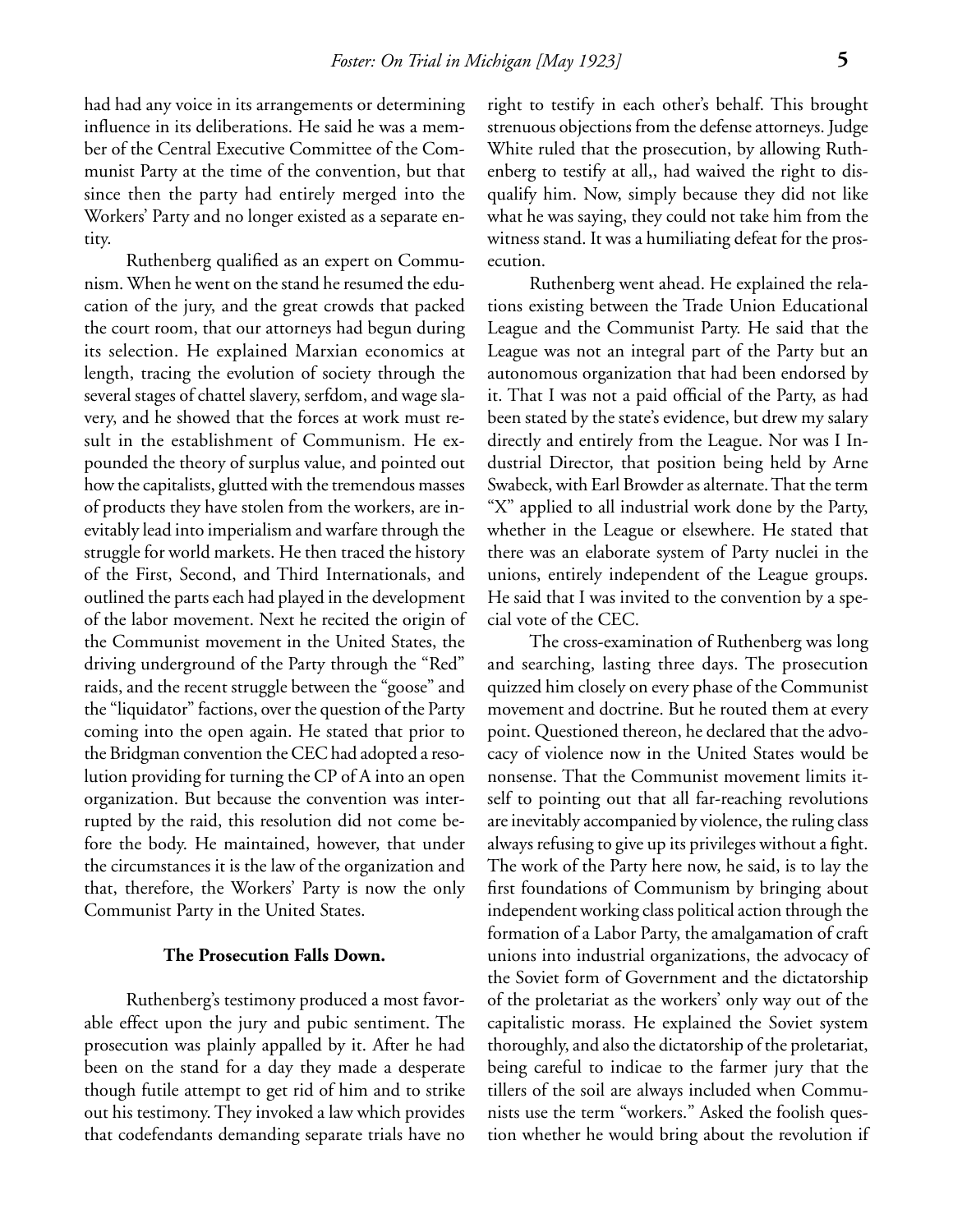he could, he showed that revolutions do not come through conspiracies but only when social conditions and the great masses are ripe for them. That they are the product of the working out of fundamental political and industrial forces. Altogether he wrecked the conception of the movement that the prosecution wanted to lodge in the jury's mind, namely that the Communist Party was a little band of plotters seeking through terrorism to destroy all that was good in society. The more they questioned him the clearer he made it that Communism is a great worldwide movement of the masses, not only with a historic past but with a golden future as bearing with it the only practical solution of the social question. Finally, after vainly attacking him for days, the prosecution gave him up in despair.

## **In My Own Behalf.**

After Ruthenberg's four days of testimony, I had two days of it myself. I traveled over much the same ground he did about the Trade Union Educational League. I said that for many years I had advocated the plan of the radicals working within the trade unions instead of building rival unions; that the TUEL was organized in November 1920, before I went to Russia, and not afterward, as the prosecution alleged. I stated that I was impressed favorably with the principles of Communism as I saw them being applied and that upon my return to the United States I had a meeting with the Central Executive Committee of the Communist Party, who agreed to support the work of the Trade Union Educational League. I reiterated that the League is not an organic section of the Party but is simply endorsed by it. I estimated that of the large number of participants in the work of the League probably not more than 10% are Communists, the rest being made up of workers of every political persuasion. The actual membership of the League could not be determined, its strength had to be measured by the degree of support given its various planks by the organized workers. I calculated that fully 1,500,000 trade unionists had endorsed the League's amalgamation campaign. As for myself, although not actually a member of the Communist Party, I fully sympathized with its aims. I was not a paid official in it, and I did not fill out the famous questionnaire. I was not a delegate to

the Convention but was invited to attend, by the Central Executive Committee. I came on Friday night [Aug. 18, 1922], made a speech on the trade union situation on Saturday, urging all Communists to become active in the League, and I left Sunday morning [Aug. 20], two days before the raid.

Having grilled Ruthenberg so long and ineffectually on Communist theory, Prosecutor Smith let me off easy on that score, possibly for fear of wearying the jury. A couple of broad questions as to whether I agreed with Communist as outlined by Ruthenberg, which I answered in the affirmative, and he was done with that subject. But, taking up my book, *The Russian Revolution*, he quizzed me at length thereon. Did I write and did I still believe that the Russian and American labor movements are "blood brothers," and that the only difference between them is in degree of development? To which I replied, "Yes." I stated also that in my judgment, although temporary adjustments are possible, no permanent harmony can prevail between Capital and Labor until Labor owns all the capital and the capitalists are put to useful work. The dictator ship of the proletariat and the Soviet form of government I endorsed for the United States, stating that I was convinced that forces were at work in this country which would inevitably result in placing full political and industrial power in the hands of the city and county workers. Mr. Smith was particularly anxious to show that the Communists were demanding rights of free speech in the United States which they denied the opposition in Russia, and he cited my book to prove it. But I pointed out that the men denied free speech in Russia were active counter-revolutionists taking a militant part in the prevailing civil war. The situation in the two countries could not be compared, there being no civil war in this country. I laughed at the accusation that I had had anything to do with stalling the trains in the desert at Needles, California, during the shopmen's strike, this incident having occurred a month after I returned to Chicago from my western trip, and upon a railroad that I never even saw on my whole speaking tour.

Then Mr. Smith brought out his *piece de resistance*, the pamphlet *Syndicalism*, written by me a dozen years ago and notorious as "the little red book." This is a blazing statement of the history and principles of the Syndicalist movement. No doubt the prosecution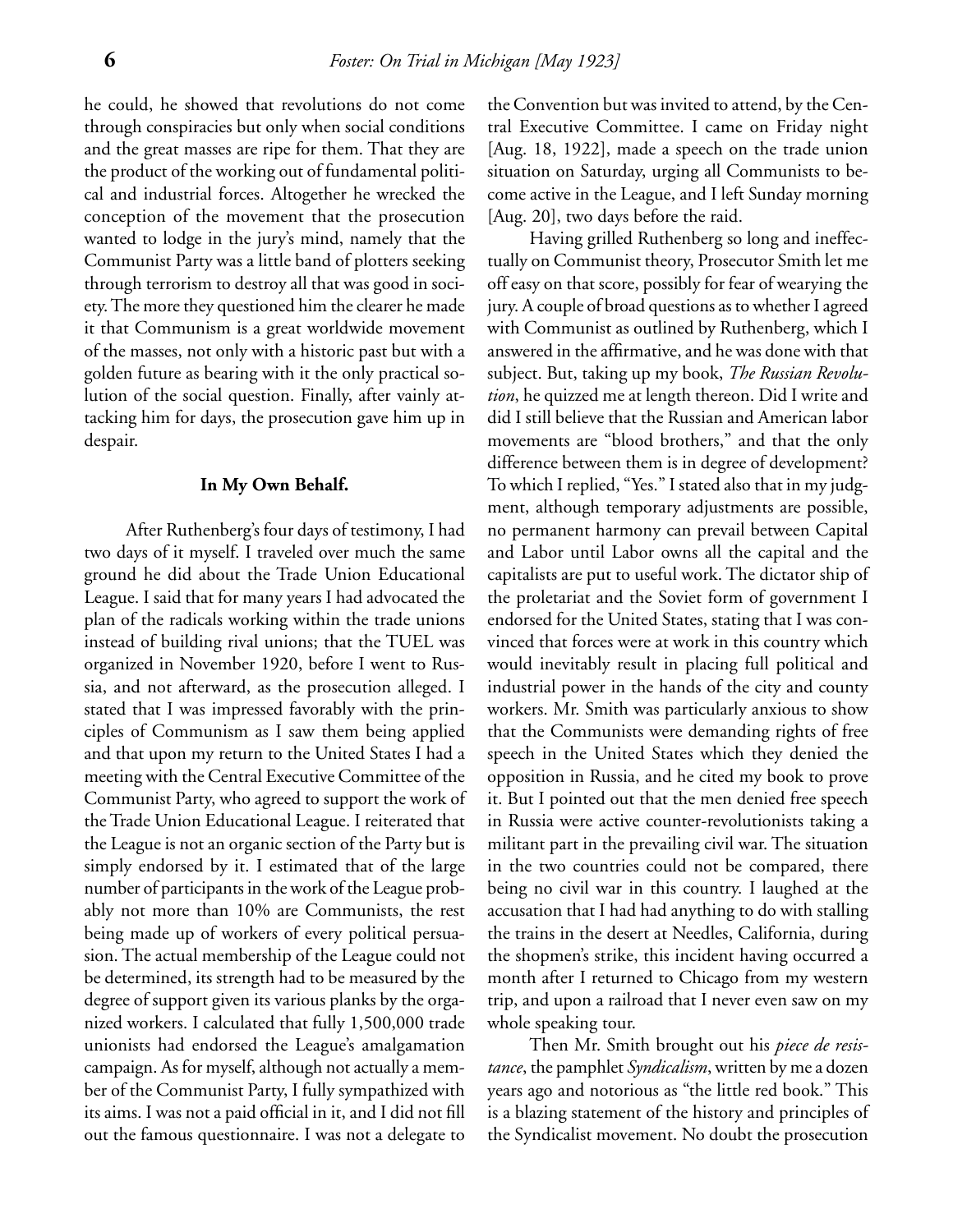thought that it alone would go a long way towards convicting me. So Mr. Smith spent a full hour dramatically reading its detailed explanation of the general strike, sabotage, morality, etc. But, alas for the prosecution, Mr. Walsh made a strong assault, and wrecked the whole business in a few questions. He brought out that I had, with a changing viewpoint, publicly repudiated the book years ago, and he had me explain the fundamental differences between Communism and Syndicalism. We showed that I had recently written several books, none of which the prosecution offered in evidence. They had to hark back twelve years to get what they wanted. Result, the "little red book," upon which so much hope had been built, fell flat. It was, in fact, a boomerang against the state's case.

# **The Jury Gets the Case.**

In arguing the case before the jury, a full day was consumed. Prosecutor Gore started off with a slashing 40-minutes speech, denouncing me and the other defendants as traitors. He wanted the jury to decide whether they were going to follow Washington and Marshall or Lenin and Trotsky, Lincoln or Marx, Christ or Pilate. After him Mr. Gray, our attorney, had an hour of it, during which he scored many points, asserting that the case was a frame-up engineered by the Department of Justice and backed by the Steel Trust, to get me for my labor activities. Then came Mr. Walsh, for two hours. His was a masterful address and it held the courtroom spellbound, bringing tears to many eyes. He raised the case to its proper status as an historic battle to preserve the rights of free speech and assemblage. Mr. Smith closed with two and one-half hours' talk, for the state. He made a strong effort, but was embarrassed with riches. He did not know which documents to use next. Never have defendants in a "Red" case had so much evidence against them as we in Michigan. Mr. Smith closed by dramatically reading "In Flanders Field" and calling upon the jury to "take up the torch" where the dead war heroes had dropped it.

Then the judge delivered his charge, and the case went to the jury. Throughout the trial Judge White showed keen intelligence and a broad-minded fairness. He grasped the principles of Communism with surprising facility, and his rulings showed him a lawyer of ability. His charge to the jury, which has attracted nationwide attention, expressed a conception of free speech very unusual in these times in our courts. Among other things, he said:

The Communist Party and the respondent Foster had the constitutional right to teach and advocate in Michigan theories or doctrines of the class struggle, mass action, the dictatorship of the proletariat, the Soviet system of government, the abolition of the capitalistic system, industrial unionism, internationalism, affiliation of the American trade union movement with the Red International of Labor unions, support of the Soviet Government of Russia, independent working class action, the Communist social revolution, and other industrial, economic, and political changes mentioned in the documents of the Communist Party, in evidence in this case. Foster and the others had a right to meet in this state, for the purpose of discussing these matters and formulating plans for bringing about these changes desired, providing there is not coupled with the teaching and advocacy of such doctrines the proposition that the way to achieve the consummation desired is by crime, sabotage, violence or other unlawful methods of terrorism.

With a final admonition from Judge White to the jurors that they dismiss all prejudice from their minds and consider the case upon its merits, the jury retired to deliberate. Then came the long wait of 31 hours. As the hours dragged on, and the jury remained deadlocked, the wildest rumors spread regarding what was going on in the jury room. During this period a curious illustration was given of the real power behind the prosecution. When the case went to the jury the representatives of the State and County went home and stayed there, but not so the Department of Justice men. They, the whole crew of them, stuck in the court room day and night, awaiting the verdict. They were the real prosecution.

At last the Judge called the jury in and learned from them that an agreement was impossible. Then he discharged them. This was on April 4th, four weeks, lacking one day, after the trial began. Then it developed that the jury were divided six to six from the very beginning. They took 36 ballots, but the vote remained the same throughout. Those voting to acquit were Mrs. Minerva Olson, Theodore Katzbach, Russel Durm, A.M. Birdsay, Patsy T. Healy, and C.H. Ritzler. Mrs. Olson is a housewife, Mr. Durm is a grocer's clerk, and the rest are farmers. All were firmly for acquittal when they went into the jury room and all fought loyally for their opinion.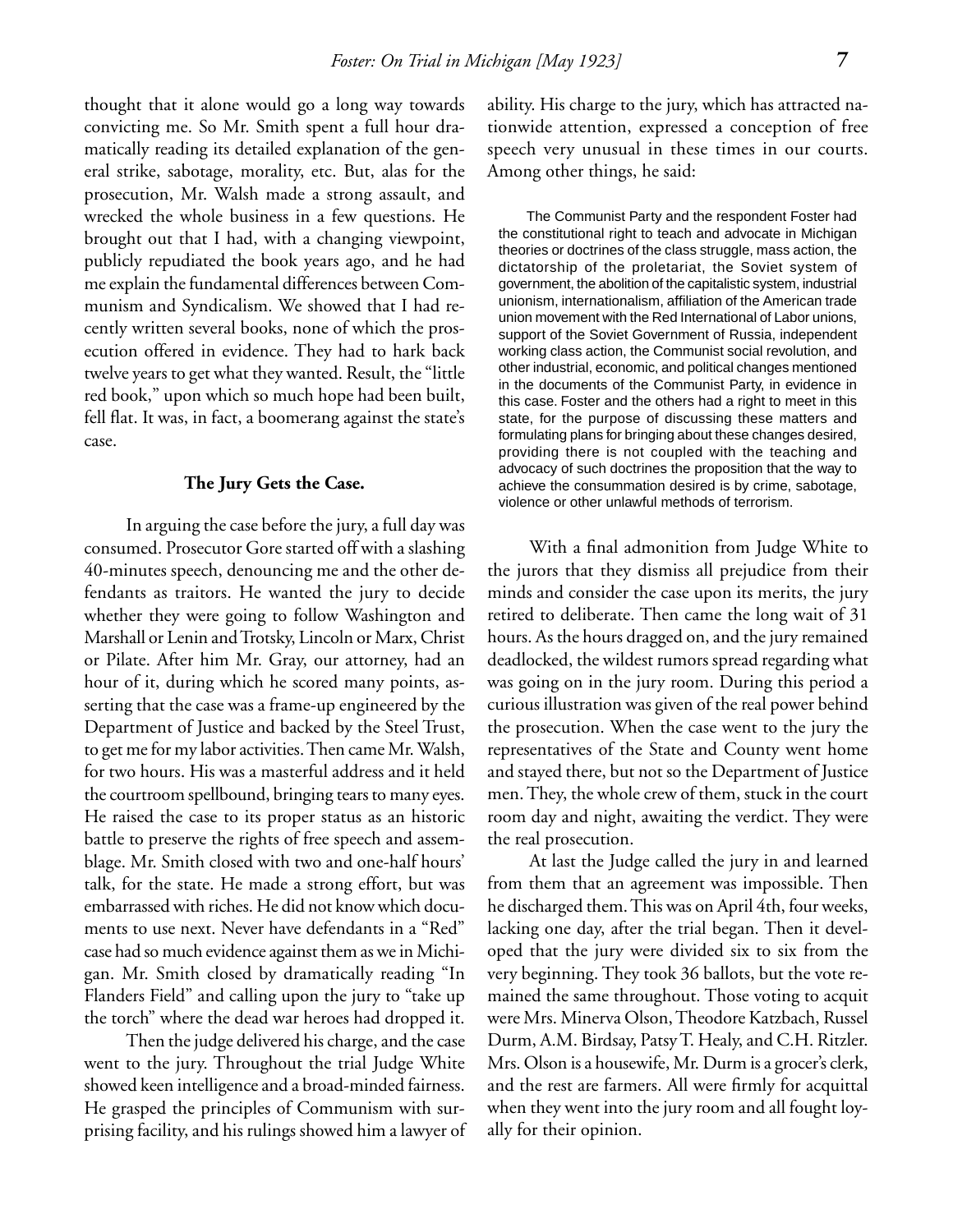

*Jury in the Foster Trial — Standing (L to R): Dwight Babcock, Clement H. Ritzler\*, Theodore Katzbach\*, Minerva Olson\*, Russel Durm\*, A.M. Birdsay\*, Theodore Drier. Seated (L to R): Patsy T. Healy\*, A.J. Jackson, Calvin Bachman, foreman, Vivian G. Ingalls, Arthur Barker. (Those marked \* voted for acquittal, the others to convict.)*

### **What They Think of It.**

In view of the tremendous mass of documentary evidence submitted against me and the fact that in spite of it so many jurors, typical American citizens, voted for acquittal, it is important, as well as interesting, to learn what these jurors have to say about it. In the St. Joseph *Herald-Press*, the day following the trial, Mrs. Olson, an intelligent woman who was militantly for acquittal, said:

Too much evidence, and yet not enough evidence I would say, was the reason for the jury disagreeing in the Foster trial. We were just swamped with words, words, words. We were lectured and read to for hours on Communism. We learned from the prosecution's side what Communism has been from 1847 down to the present day. But we seemed to get little evidence having a direct bearing on the case. That, coupled with the fact that the stage setting of the prosecution seemed overplayed with such display of detectives and undercover men that it appeared more like a case of trying to "railroad" Foster than prosecute him. I

could look away from the court room as the trial went on and see conflicting forces fighting for mastery of human rights. This trial was far bigger for me than merely determining whether Mr. Foster were guilty or not guilty of taking part in the Bridgman Communist convention.

Mrs. Olson's liberal attitude is the more noteworthy as she comes from old American revolutionary stock, her great-grandfather being an officer in Washington's army. She also has two sons members of the American Legion. Russel Durm, the only other juror to give public expression to his views, cogently remarked in the same paper:

We six were convinced from the start that the state had failed to make a case against Foster. We didn't feel that Foster had committed any crime in attending the convention, and we so voted.

That the outcome of the trial is a substantial victory for free speech and civil rights generally, cannot be denied. Were proof necessary, the howls of the reactionary capitalist papers would be sufficient. The